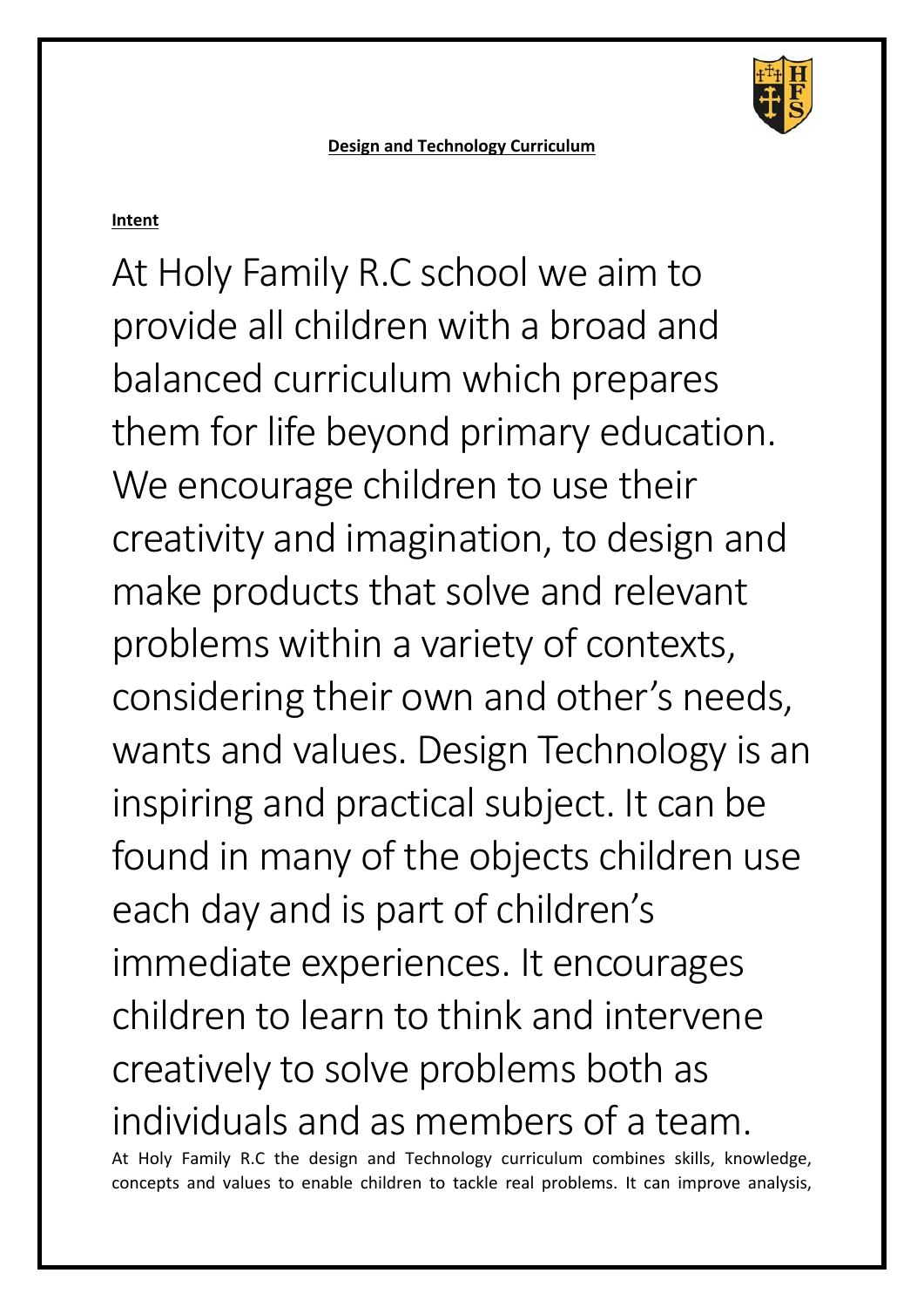

problem solving, practical capability and evaluation skills. We aim to where ever possible, link work to other subjects such as mathematics, science, topic, art and computing. The children are encouraged to become innovators and risk takers. High quality design and Technology education makes an essential contribution to the creativity, culture, wealth and wellbeing of the nation.

## Aims

At Holy Family R.C the curriculum for Design Technology aims to ensure that all pupils:

- Develop the creative, technical and practical expertise needed to perform everyday tasks confidently and to participate successfully in an increasingly technological world.
- Build and apply a repertoire of knowledge, understanding and skills in order to design and make high quality prototypes and products for a wide range of users
- Critique, evaluate and test their ideas and products and the work of others
- Understand and apply the principles of nutrition and learn how to cook

## **Implementation**

Teachers need to plan the following:

- A bank of vocabulary all children can master
- A cycle of lessons for each subject, which carefully plans for progression and depth
- Challenge questions for pupils to apply to their learning
- Trips and visiting experts who will enhance the learning experience
- A means to display and celebrate the pupils work

## **Impact**

Our Design Technology curriculum is well thought out and is planned to demonstrate progression. If children are keeping up with the curriculum they are deemed to be making good or better progress. We measure the impact of our curriculum through the following methods:

- A reflection on standards achieved against the planned outcomes;
- A celebration of learning for each term which demonstrates progression across the school;
- Pupil discussions about their learning; which includes discussion of their thoughts, ideas, processing and evaluations of work.